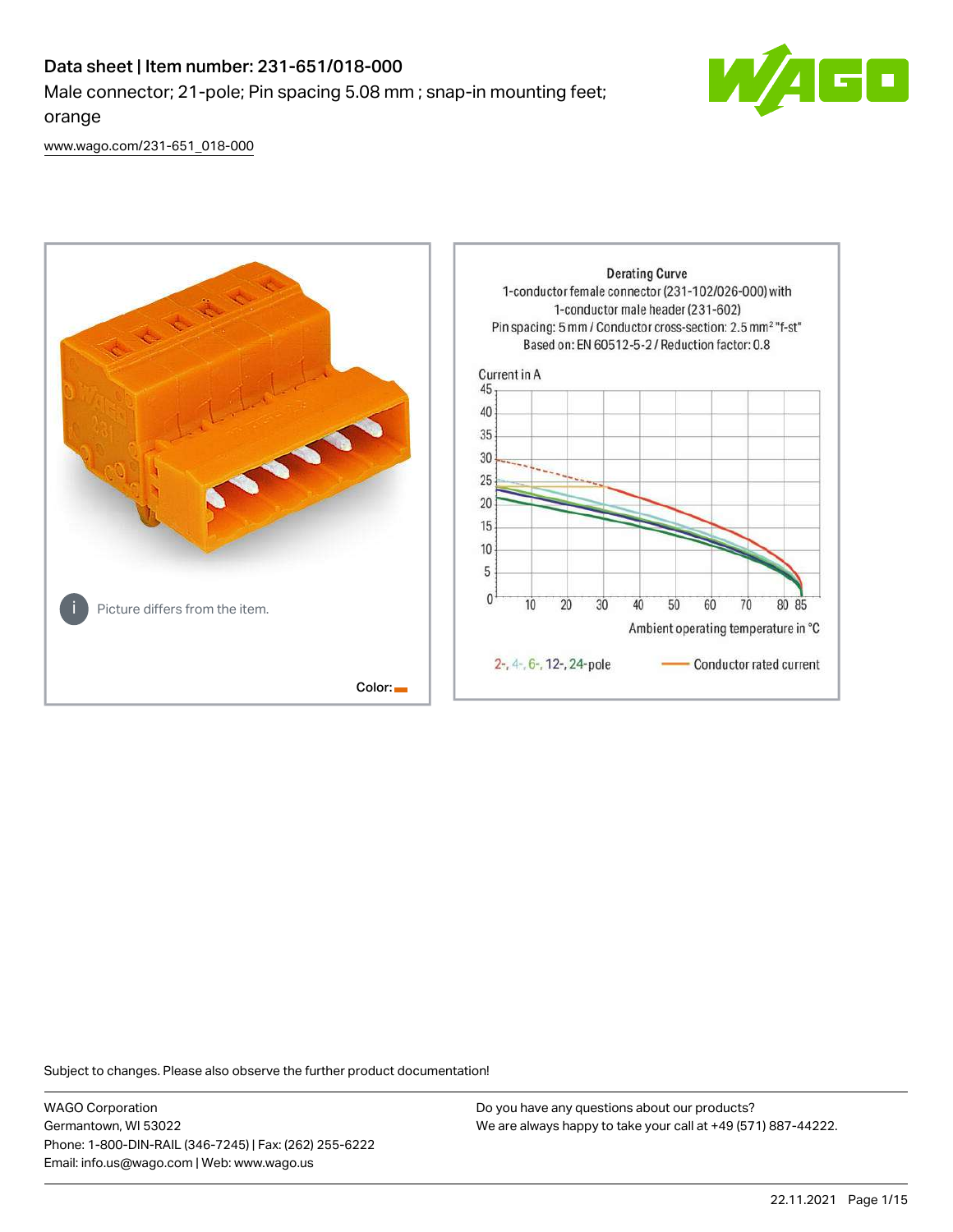



```
L = (pole no. -1) x pin spacing +8.2 mm
```
 $L_1 = L - 1.7$  mm

```
L_2 = L - 1.2 mm
```
#### Item description

- $\blacksquare$ Universal connection for all conductor types
- Easy cable pre-assembly and on-unit wiring via vertical and horizontal CAGE CLAMP<sup>®</sup> actuation  $\blacksquare$
- $\blacksquare$ For wire-to-wire and board-to-wire connections
- $\blacksquare$ Versions available with snap-in mounting feet or flanges for panel or through-panel mounting

Subject to changes. Please also observe the further product documentation!

WAGO Corporation Germantown, WI 53022 Phone: 1-800-DIN-RAIL (346-7245) | Fax: (262) 255-6222 Email: info.us@wago.com | Web: www.wago.us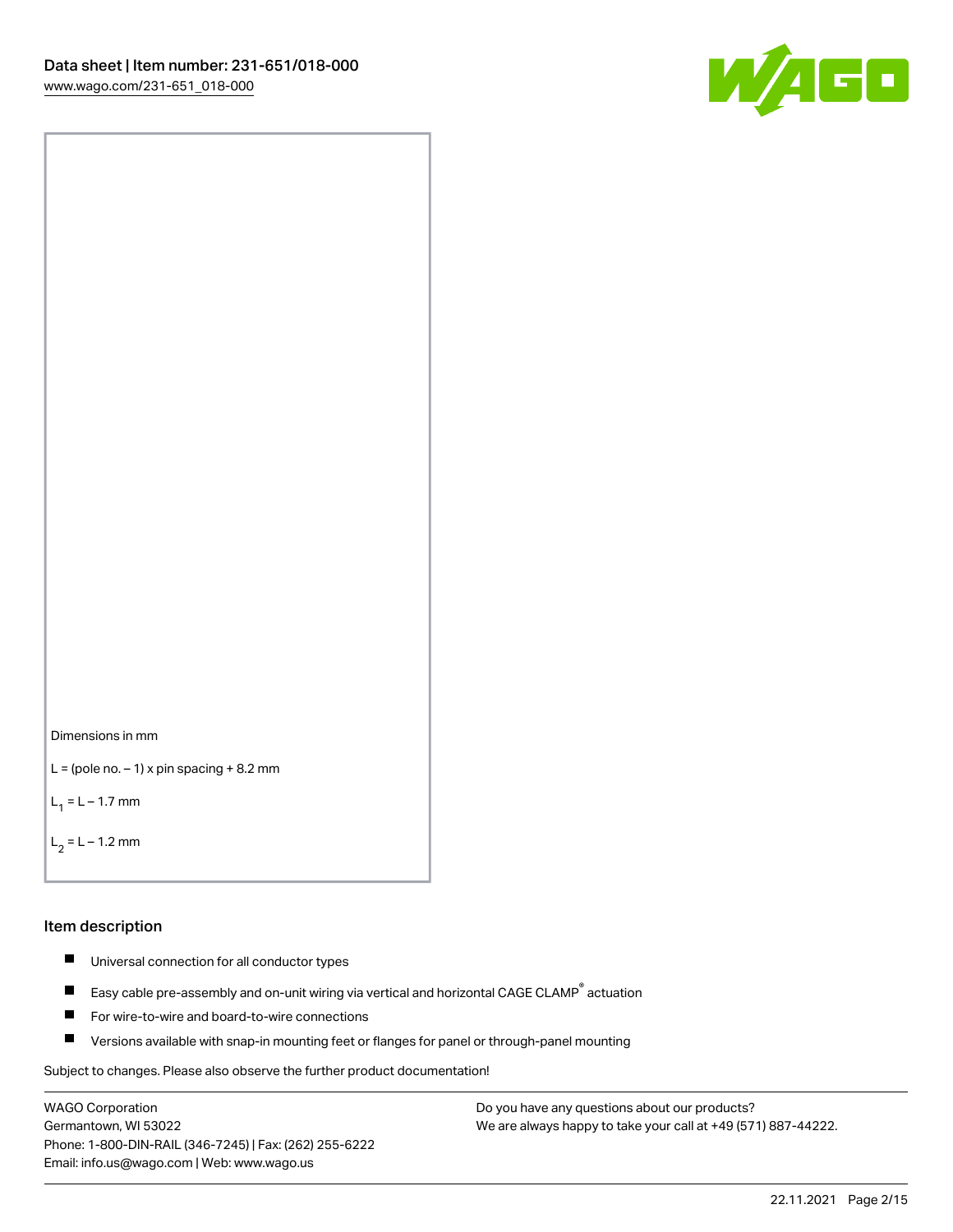W/AGO

 $\blacksquare$ With coding fingers

#### Data Notes

| Safety information 1 | The <i>MCS - MULTI CONNECTION SYSTEM</i> includes connectors<br>without breaking capacity in accordance with DIN EN 61984. When<br>used as intended, these connectors must not be connected<br>/disconnected when live or under load. The circuit design should<br>ensure header pins, which can be touched, are not live when<br>unmated. |
|----------------------|--------------------------------------------------------------------------------------------------------------------------------------------------------------------------------------------------------------------------------------------------------------------------------------------------------------------------------------------|
| Variants:            | Other pole numbers<br>Gold-plated or partially gold-plated contact surfaces<br>Other versions (or variants) can be requested from WAGO Sales or<br>configured at https://configurator.wago.com/                                                                                                                                            |

# Electrical data

### IEC Approvals

| Ratings per                 | IEC/EN 60664-1                                                       |
|-----------------------------|----------------------------------------------------------------------|
| Rated voltage (III / 3)     | 320 V                                                                |
| Rated surge voltage (III/3) | 4 <sub>k</sub> V                                                     |
| Rated voltage (III/2)       | 320 V                                                                |
| Rated surge voltage (III/2) | 4 <sub>k</sub> V                                                     |
| Nominal voltage (II/2)      | 630 V                                                                |
| Rated surge voltage (II/2)  | 4 <sub>k</sub> V                                                     |
| Rated current               | 12A                                                                  |
| Legend (ratings)            | (III / 2) $\triangleq$ Overvoltage category III / Pollution degree 2 |

# UL Approvals

| Approvals per                  | UL 1059 |
|--------------------------------|---------|
| Rated voltage UL (Use Group B) | 300 V   |
| Rated current UL (Use Group B) | 15 A    |
| Rated voltage UL (Use Group D) | 300 V   |
| Rated current UL (Use Group D) | 10 A    |

# Ratings per UL

| Rated voltage UL 1977 | 600 V |
|-----------------------|-------|
| Rated current UL 1977 | 15 A  |

| <b>WAGO Corporation</b>                                | Do you have any questions about our products?                 |
|--------------------------------------------------------|---------------------------------------------------------------|
| Germantown. WI 53022                                   | We are always happy to take your call at +49 (571) 887-44222. |
| Phone: 1-800-DIN-RAIL (346-7245)   Fax: (262) 255-6222 |                                                               |
| Email: info.us@wago.com   Web: www.wago.us             |                                                               |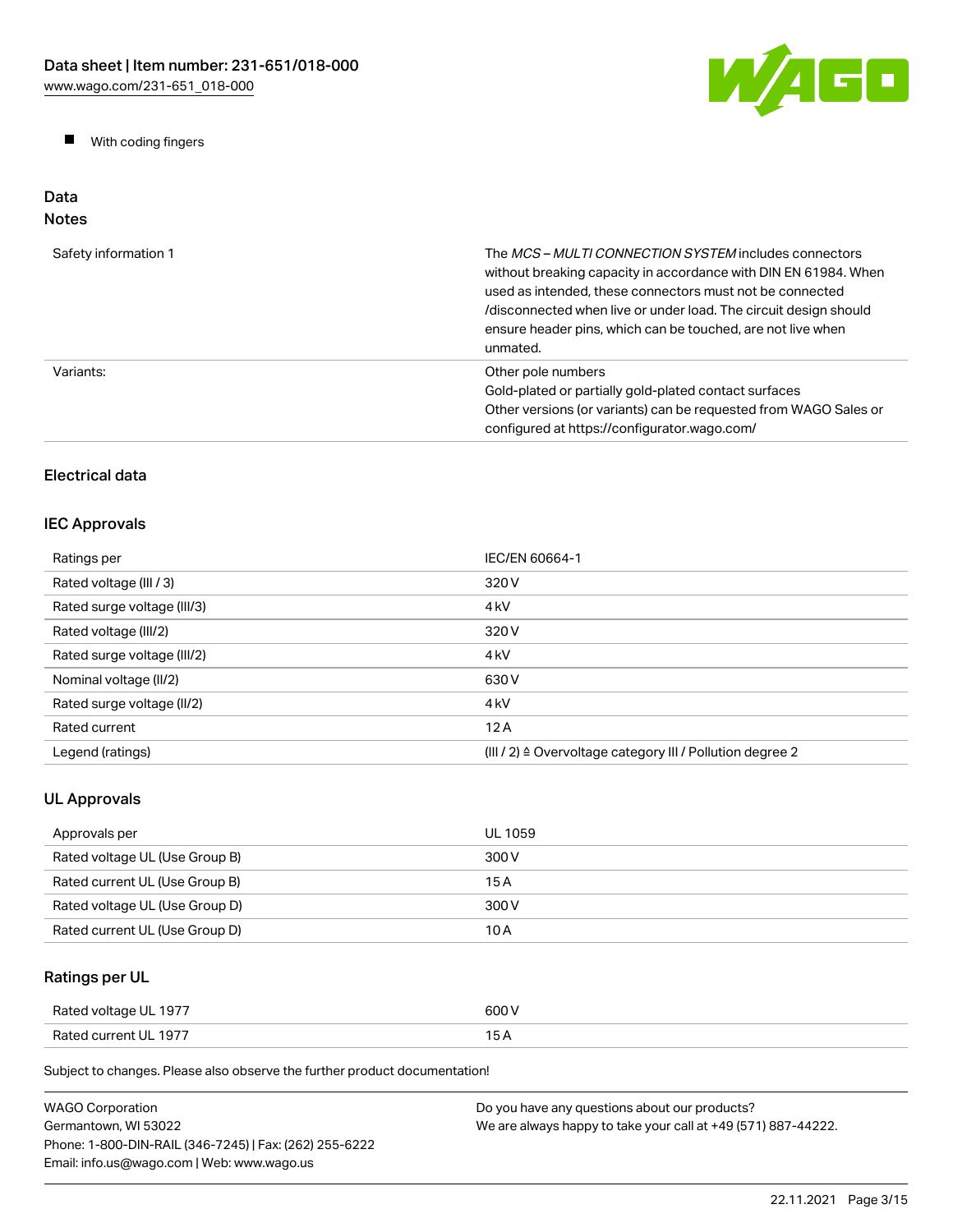

### CSA Approvals

| Approvals per                   | CSA   |
|---------------------------------|-------|
| Rated voltage CSA (Use Group B) | 300 V |
| Rated current CSA (Use Group B) | 15 A  |
| Rated voltage CSA (Use Group D) | 300 V |
| Rated current CSA (Use Group D) | 10 A  |

### Connection data

| Total number of connection points | 21 |
|-----------------------------------|----|
| Total number of potentials        |    |
| Number of connection types        |    |
| Number of levels                  |    |

#### Connection 1

| Connection technology                             | CAGE CLAMP®                            |
|---------------------------------------------------|----------------------------------------|
| Actuation type                                    | Operating tool                         |
| Solid conductor                                   | $0.082.5$ mm <sup>2</sup> / 28  12 AWG |
| Fine-stranded conductor                           | $0.082.5$ mm <sup>2</sup> / 28  12 AWG |
| Fine-stranded conductor; with insulated ferrule   | $0.251.5$ mm <sup>2</sup>              |
| Fine-stranded conductor; with uninsulated ferrule | $0.252.5$ mm <sup>2</sup>              |
| Strip length                                      | $89$ mm / 0.31  0.35 inch              |
| Number of poles                                   | 21                                     |
| Conductor entry direction to mating direction     | 0°                                     |
|                                                   |                                        |

# Physical data

| Pin spacing             | 5.08 mm / 0.2 inch     |
|-------------------------|------------------------|
| Width                   | 109.88 mm / 4.326 inch |
| Height                  | 18.8 mm / 0.74 inch    |
| Height from the surface | 14.3 mm / 0.563 inch   |
| Depth                   | 27.5 mm / 1.083 inch   |

### Mechanical data

| Housing sheet thickness | $0.6$ 1.2 mm / 0.024 $$ 0.047 inch |
|-------------------------|------------------------------------|
| Mounting type           | Snap-in foot                       |
| Mounting type           | Panel mounting                     |

| <b>WAGO Corporation</b>                                | Do you have any questions about our products?                 |
|--------------------------------------------------------|---------------------------------------------------------------|
| Germantown, WI 53022                                   | We are always happy to take your call at +49 (571) 887-44222. |
| Phone: 1-800-DIN-RAIL (346-7245)   Fax: (262) 255-6222 |                                                               |
| Email: info.us@wago.com   Web: www.wago.us             |                                                               |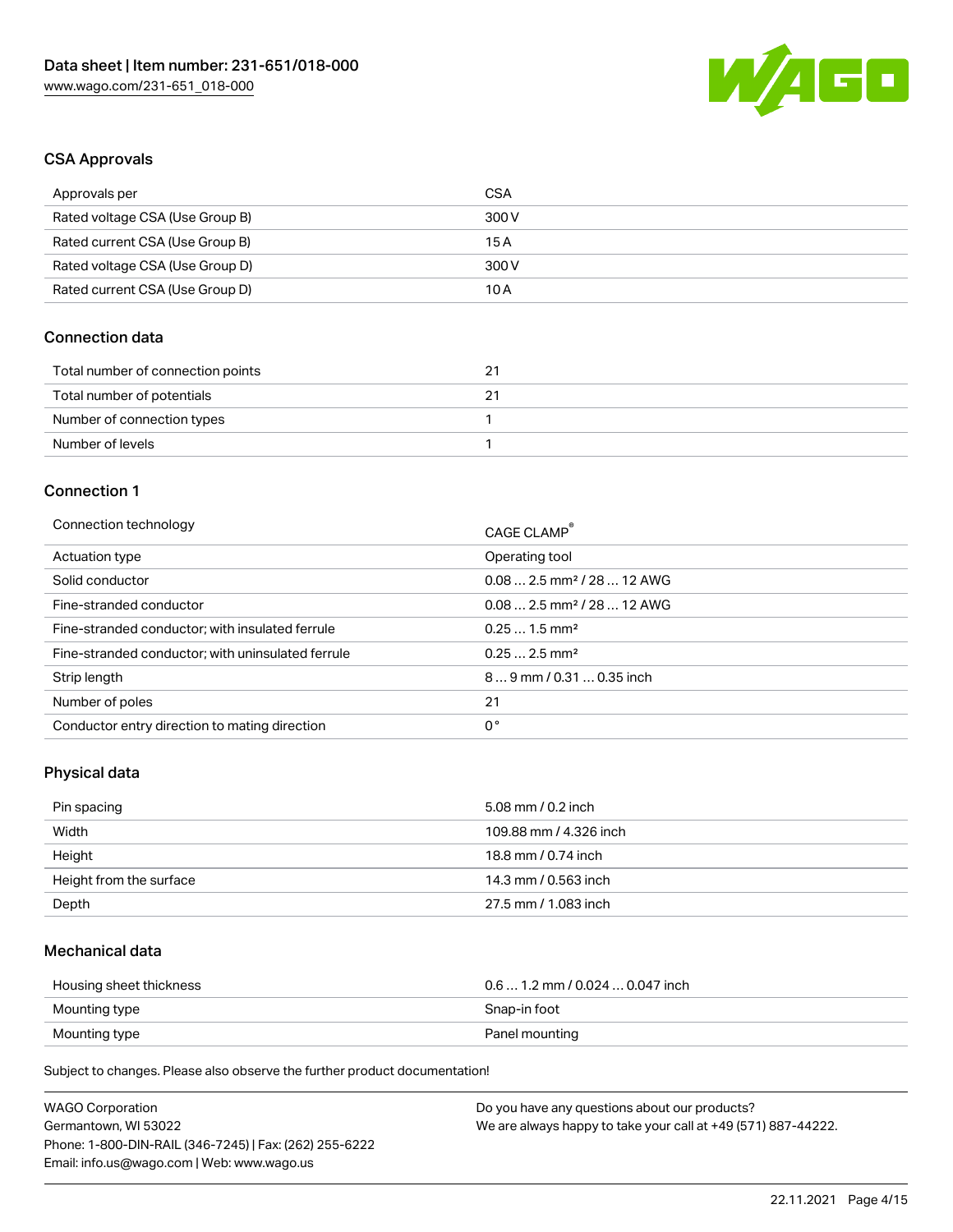

### Plug-in connection

| Contact type (pluggable connector) | Male connector/plug |
|------------------------------------|---------------------|
| Connector (connection type)        | for conductor       |
| Mismating protection               | No                  |
| Locking of plug-in connection      | Without             |

### Material data

| Color                       | orange                                  |
|-----------------------------|-----------------------------------------|
| Material group              |                                         |
| Insulation material         | Polyamide (PA66)                        |
| Flammability class per UL94 | V0                                      |
| Clamping spring material    | Chrome nickel spring steel (CrNi)       |
| Contact material            | Electrolytic copper ( $E_{\text{Cu}}$ ) |
| Contact plating             | tin-plated                              |
| Fire load                   | 0.524 MJ                                |
| Weight                      | 30.8 <sub>g</sub>                       |

### Environmental requirements

| Limit temperature range | $-60+100 °C$ |  |
|-------------------------|--------------|--|
|-------------------------|--------------|--|

### Commercial data

| Product Group         | 3 (Multi Conn. System) |
|-----------------------|------------------------|
| PU (SPU)              | 10 Stück               |
| Packaging type        | box                    |
| Country of origin     | DE                     |
| <b>GTIN</b>           | 4044918261241          |
| Customs tariff number | 8536694040             |

### Approvals / Certificates

### Country specific Approvals

| Logo | Approval                               | <b>Additional Approval Text</b> | Certificate<br>name |
|------|----------------------------------------|---------------------------------|---------------------|
|      | CВ<br>DEKRA Certification B.V.         | IEC 61984                       | NL-39756            |
|      | <b>CSA</b><br>DEKRA Certification B.V. | C <sub>22.2</sub>               | 1466354             |

| <b>WAGO Corporation</b>                                | Do you have any questions about our products?                 |
|--------------------------------------------------------|---------------------------------------------------------------|
| Germantown, WI 53022                                   | We are always happy to take your call at +49 (571) 887-44222. |
| Phone: 1-800-DIN-RAIL (346-7245)   Fax: (262) 255-6222 |                                                               |
| Email: info.us@wago.com   Web: www.wago.us             |                                                               |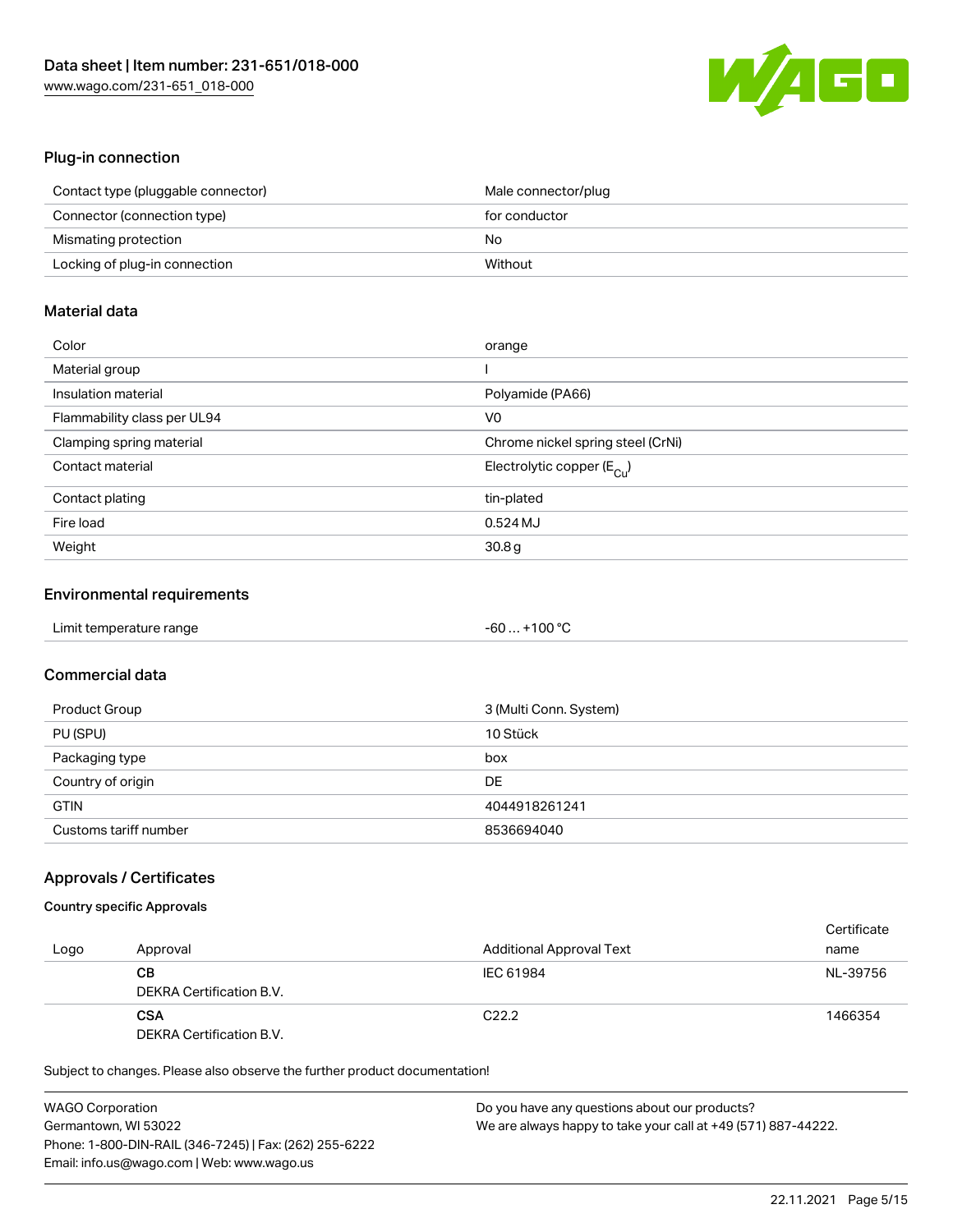



KEMA/KEUR DEKRA Certification B.V.

EN 61984 2190761.01

#### Ship Approvals

KEMA

|               |                                           |                                 | Certificate         |
|---------------|-------------------------------------------|---------------------------------|---------------------|
| Logo          | Approval                                  | <b>Additional Approval Text</b> | name                |
| ABS.          | <b>ABS</b><br>American Bureau of Shipping | ۰                               | $19-$<br>HG1869876- |
|               |                                           |                                 | <b>PDA</b>          |
|               | <b>BV</b>                                 | <b>IEC 60998</b>                | 11915/D0            |
|               | Bureau Veritas S.A.                       |                                 | <b>BV</b>           |
| <b>BUREAU</b> |                                           |                                 |                     |
|               | <b>DNV GL</b>                             | ۰                               | TAE000016Z          |
|               | Det Norske Veritas, Germanischer Lloyd    |                                 |                     |

#### UL-Approvals

|                            |                                             |                                 | Certificate |
|----------------------------|---------------------------------------------|---------------------------------|-------------|
| Logo                       | Approval                                    | <b>Additional Approval Text</b> | name        |
| $\boldsymbol{\theta}$      | UL<br>UL International Germany GmbH         | <b>UL 1977</b>                  | E45171      |
| $\boldsymbol{\mathcal{A}}$ | <b>UR</b><br>Underwriters Laboratories Inc. | <b>UL 1059</b>                  | E45172      |

### **Counterpart**

|  | ltem no.231-321/026-000                                                                                               |                                  |
|--|-----------------------------------------------------------------------------------------------------------------------|----------------------------------|
|  | 1-conductor female connector; CAGE CLAMP®; 2.5 mm <sup>2</sup> ; Pin spacing 5.08 mm; 21-pole; 2,50 mm <sup>2</sup> ; | www.wago.com/231-321/026-<br>000 |
|  | orange                                                                                                                |                                  |

| <b>WAGO Corporation</b>                                | Do you have any questions about our products?                 |
|--------------------------------------------------------|---------------------------------------------------------------|
| Germantown, WI 53022                                   | We are always happy to take your call at +49 (571) 887-44222. |
| Phone: 1-800-DIN-RAIL (346-7245)   Fax: (262) 255-6222 |                                                               |
| Email: info.us@wago.com   Web: www.wago.us             |                                                               |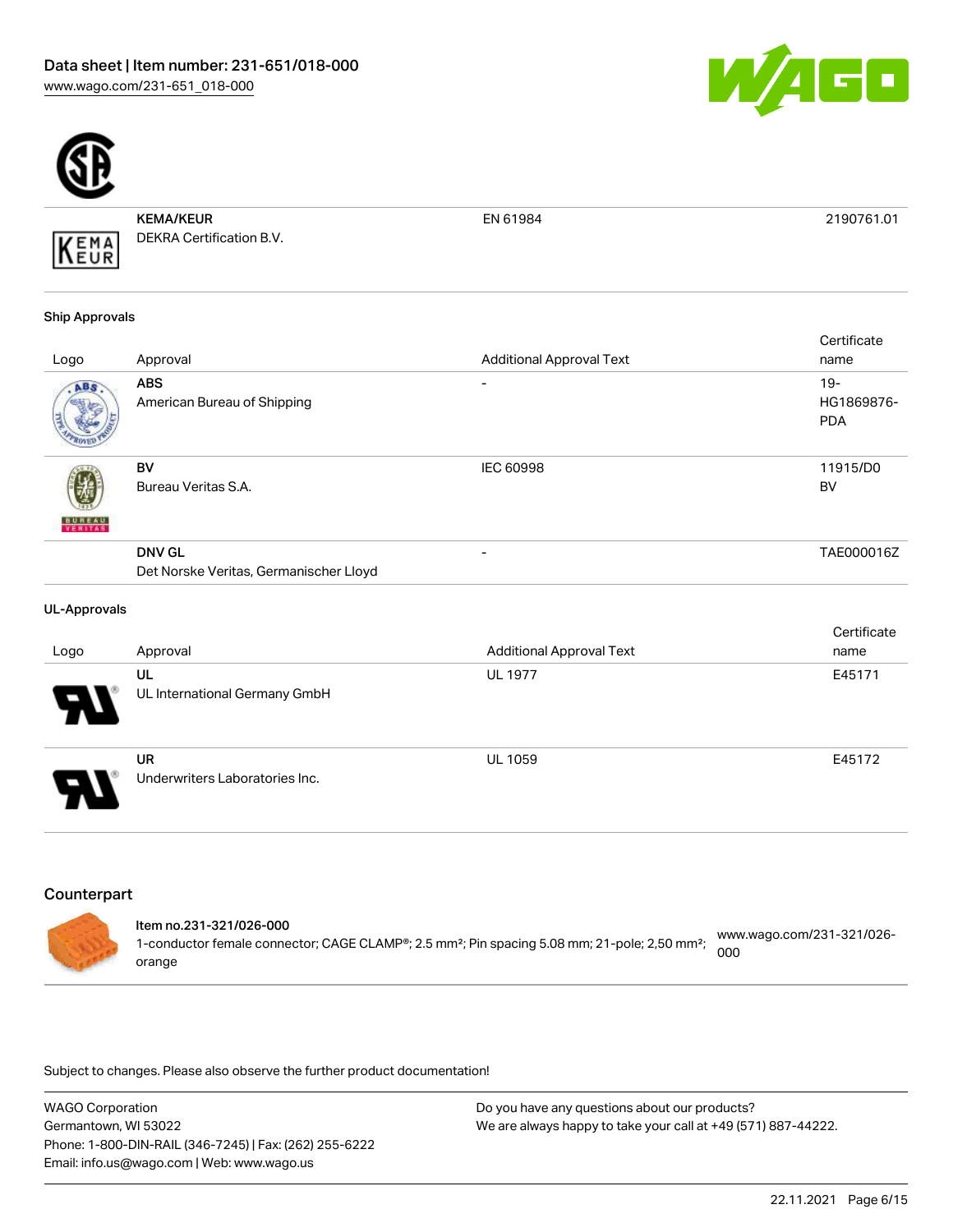

### Optional accessories

| Cover    |                                                                                                                                                                                    |                      |
|----------|------------------------------------------------------------------------------------------------------------------------------------------------------------------------------------|----------------------|
| Cover    |                                                                                                                                                                                    |                      |
|          | Item no.: 231-669<br>Lockout caps; for covering unused clamping units; orange                                                                                                      | www.wago.com/231-669 |
| Ferrules |                                                                                                                                                                                    |                      |
| Ferrule  |                                                                                                                                                                                    |                      |
|          | Item no.: 216-101<br>Ferrule; Sleeve for 0.5 mm <sup>2</sup> / AWG 22; uninsulated; electro-tin plated; silver-colored                                                             | www.wago.com/216-101 |
|          | Item no.: 216-104<br>Ferrule; Sleeve for 1.5 mm <sup>2</sup> / AWG 16; uninsulated; electro-tin plated; silver-colored                                                             | www.wago.com/216-104 |
|          | Item no.: 216-106<br>Ferrule; Sleeve for 2.5 mm <sup>2</sup> / AWG 14; uninsulated; electro-tin plated; silver-colored                                                             | www.wago.com/216-106 |
|          | Item no.: 216-102<br>Ferrule; Sleeve for 0.75 mm <sup>2</sup> / AWG 20; uninsulated; electro-tin plated; silver-colored                                                            | www.wago.com/216-102 |
| Ŧ.       | Item no.: 216-103<br>Ferrule; Sleeve for 1 mm <sup>2</sup> / AWG 18; uninsulated; electro-tin plated                                                                               | www.wago.com/216-103 |
|          | Item no.: 216-123<br>Ferrule; Sleeve for 1 mm <sup>2</sup> / AWG 18; uninsulated; electro-tin plated; silver-colored                                                               | www.wago.com/216-123 |
|          | Item no.: 216-122<br>Ferrule; Sleeve for 0.75 mm <sup>2</sup> / AWG 20; uninsulated; electro-tin plated; silver-colored                                                            | www.wago.com/216-122 |
|          | Item no.: 216-124<br>Ferrule; Sleeve for 1.5 mm <sup>2</sup> / AWG 16; uninsulated; electro-tin plated                                                                             | www.wago.com/216-124 |
|          | Item no.: 216-142<br>Ferrule; Sleeve for 0.75 mm <sup>2</sup> / 18 AWG; uninsulated; electro-tin plated; electrolytic copper; gastight<br>crimped; acc. to DIN 46228, Part 1/08.92 | www.wago.com/216-142 |
|          | Item no.: 216-132<br>Ferrule; Sleeve for 0.34 mm <sup>2</sup> / AWG 24; uninsulated; electro-tin plated                                                                            | www.wago.com/216-132 |
|          | Item no.: 216-121<br>Ferrule; Sleeve for 0.5 mm <sup>2</sup> / AWG 22; uninsulated; electro-tin plated; silver-colored                                                             | www.wago.com/216-121 |
|          | Item no.: 216-143<br>Ferrule; Sleeve for 1 mm <sup>2</sup> / AWG 18; uninsulated; electro-tin plated; electrolytic copper; gastight<br>crimped; acc. to DIN 46228, Part 1/08.92    | www.wago.com/216-143 |
|          | Item no.: 216-131<br>Ferrule; Sleeve for 0.25 mm <sup>2</sup> / AWG 24; uninsulated; electro-tin plated; silver-colored                                                            | www.wago.com/216-131 |
|          | Item no.: 216-141<br>Ferrule; Sleeve for 0.5 mm <sup>2</sup> / 20 AWG; uninsulated; electro-tin plated; electrolytic copper; gastight<br>crimped; acc. to DIN 46228, Part 1/08.92  | www.wago.com/216-141 |
|          | Subject to changes. Please also observe the further product documentation!                                                                                                         |                      |

WAGO Corporation Germantown, WI 53022 Phone: 1-800-DIN-RAIL (346-7245) | Fax: (262) 255-6222 Email: info.us@wago.com | Web: www.wago.us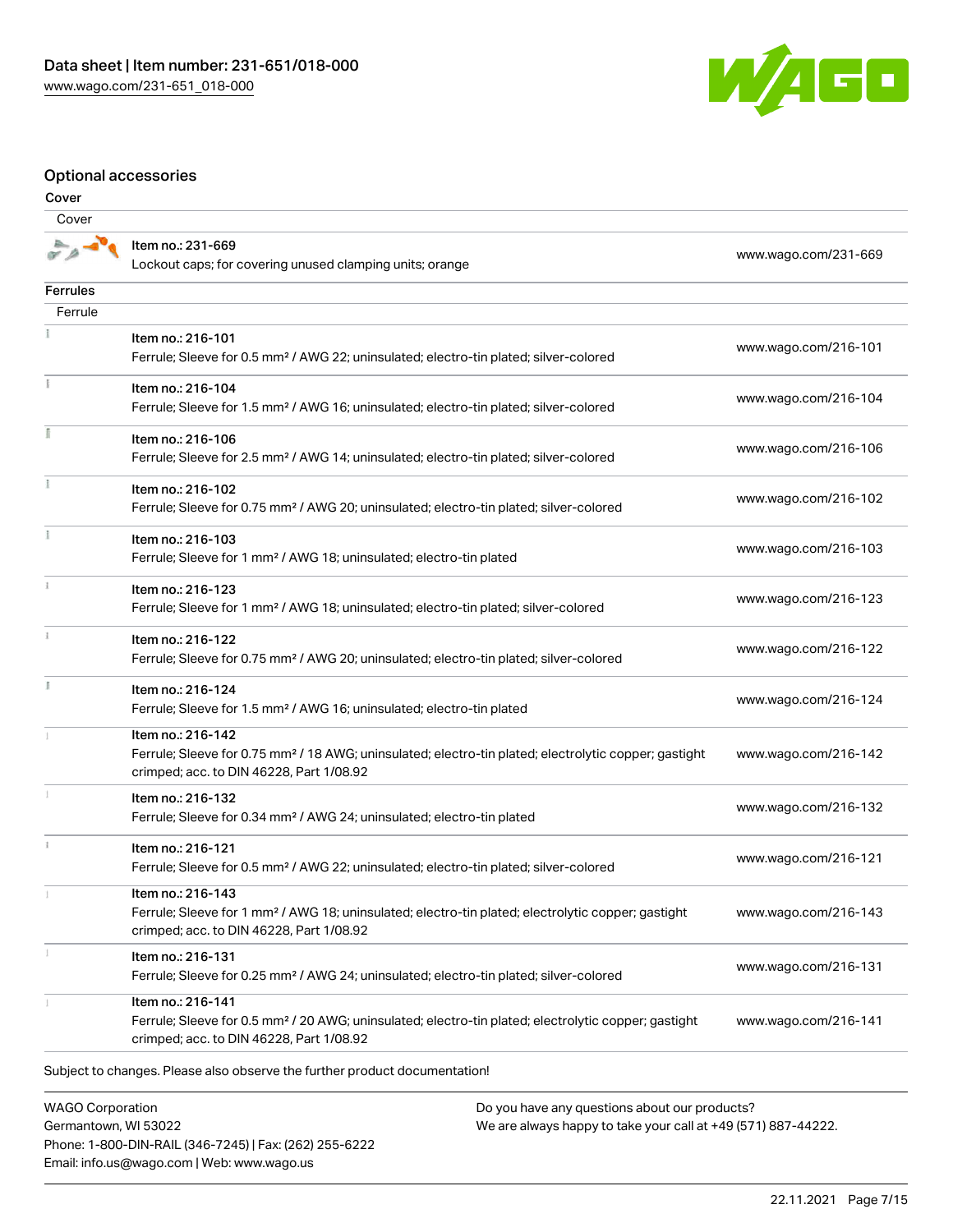### Data sheet | Item number: 231-651/018-000

[www.wago.com/231-651\\_018-000](http://www.wago.com/231-651_018-000)



|   | Item no.: 216-152<br>Ferrule; Sleeve for 0.34 mm <sup>2</sup> / AWG 24; uninsulated; electro-tin plated                                                                                                 | www.wago.com/216-152 |
|---|---------------------------------------------------------------------------------------------------------------------------------------------------------------------------------------------------------|----------------------|
| ۸ | Item no.: 216-203<br>Ferrule; Sleeve for 1 mm <sup>2</sup> / AWG 18; insulated; electro-tin plated; red                                                                                                 | www.wago.com/216-203 |
|   | Item no.: 216-202<br>Ferrule; Sleeve for 0.75 mm <sup>2</sup> / 18 AWG; insulated; electro-tin plated; gray                                                                                             | www.wago.com/216-202 |
|   | Item no.: 216-151<br>Ferrule; Sleeve for 0.25 mm <sup>2</sup> / AWG 24; uninsulated; electro-tin plated                                                                                                 | www.wago.com/216-151 |
| 1 | Item no.: 216-204<br>Ferrule; Sleeve for 1.5 mm <sup>2</sup> / AWG 16; insulated; electro-tin plated; black                                                                                             | www.wago.com/216-204 |
|   | Item no.: 216-144<br>Ferrule; Sleeve for 1.5 mm <sup>2</sup> / AWG 16; uninsulated; electro-tin plated; electrolytic copper; gastight<br>crimped; acc. to DIN 46228, Part 1/08.92; silver-colored       | www.wago.com/216-144 |
|   | Item no.: 216-201<br>Ferrule; Sleeve for 0.5 mm <sup>2</sup> / 20 AWG; insulated; electro-tin plated; white                                                                                             | www.wago.com/216-201 |
|   | Item no.: 216-223<br>Ferrule; Sleeve for 1 mm <sup>2</sup> / AWG 18; insulated; electro-tin plated; red                                                                                                 | www.wago.com/216-223 |
|   | Item no.: 216-241<br>Ferrule; Sleeve for 0.5 mm <sup>2</sup> / 20 AWG; insulated; electro-tin plated; electrolytic copper; gastight<br>crimped; acc. to DIN 46228, Part 4/09.90; white                  | www.wago.com/216-241 |
|   | Item no.: 216-242<br>Ferrule; Sleeve for 0.75 mm <sup>2</sup> / 18 AWG; insulated; electro-tin plated; electrolytic copper; gastight<br>crimped; acc. to DIN 46228, Part 4/09.90; gray                  | www.wago.com/216-242 |
|   | Item no.: 216-222<br>Ferrule; Sleeve for 0.75 mm <sup>2</sup> / 18 AWG; insulated; electro-tin plated; gray                                                                                             | www.wago.com/216-222 |
|   | Item no.: 216-221<br>Ferrule; Sleeve for 0.5 mm <sup>2</sup> / 20 AWG; insulated; electro-tin plated; white                                                                                             | www.wago.com/216-221 |
| 1 | Item no.: 216-224<br>Ferrule; Sleeve for 1.5 mm <sup>2</sup> / AWG 16; insulated; electro-tin plated; black                                                                                             | www.wago.com/216-224 |
|   | Item no.: 216-243<br>Ferrule; Sleeve for 1 mm <sup>2</sup> / AWG 18; insulated; electro-tin plated; electrolytic copper; gastight crimped; www.wago.com/216-243<br>acc. to DIN 46228, Part 4/09.90; red |                      |
| Â | Item no.: 216-244<br>Ferrule; Sleeve for 1.5 mm <sup>2</sup> / AWG 16; insulated; electro-tin plated; electrolytic copper; gastight<br>crimped; acc. to DIN 46228, Part 4/09.90; black                  | www.wago.com/216-244 |
|   | Item no.: 216-263<br>Ferrule; Sleeve for 1 mm <sup>2</sup> / AWG 18; insulated; electro-tin plated; electrolytic copper; gastight crimped; www.wago.com/216-263<br>acc. to DIN 46228, Part 4/09.90; red |                      |
| 1 | Item no.: 216-264<br>Ferrule; Sleeve for 1.5 mm <sup>2</sup> / AWG 16; insulated; electro-tin plated; electrolytic copper; gastight<br>crimped; acc. to DIN 46228, Part 4/09.90; black                  | www.wago.com/216-264 |
|   |                                                                                                                                                                                                         |                      |

Subject to changes. Please also observe the further product documentation!

WAGO Corporation Germantown, WI 53022 Phone: 1-800-DIN-RAIL (346-7245) | Fax: (262) 255-6222 Email: info.us@wago.com | Web: www.wago.us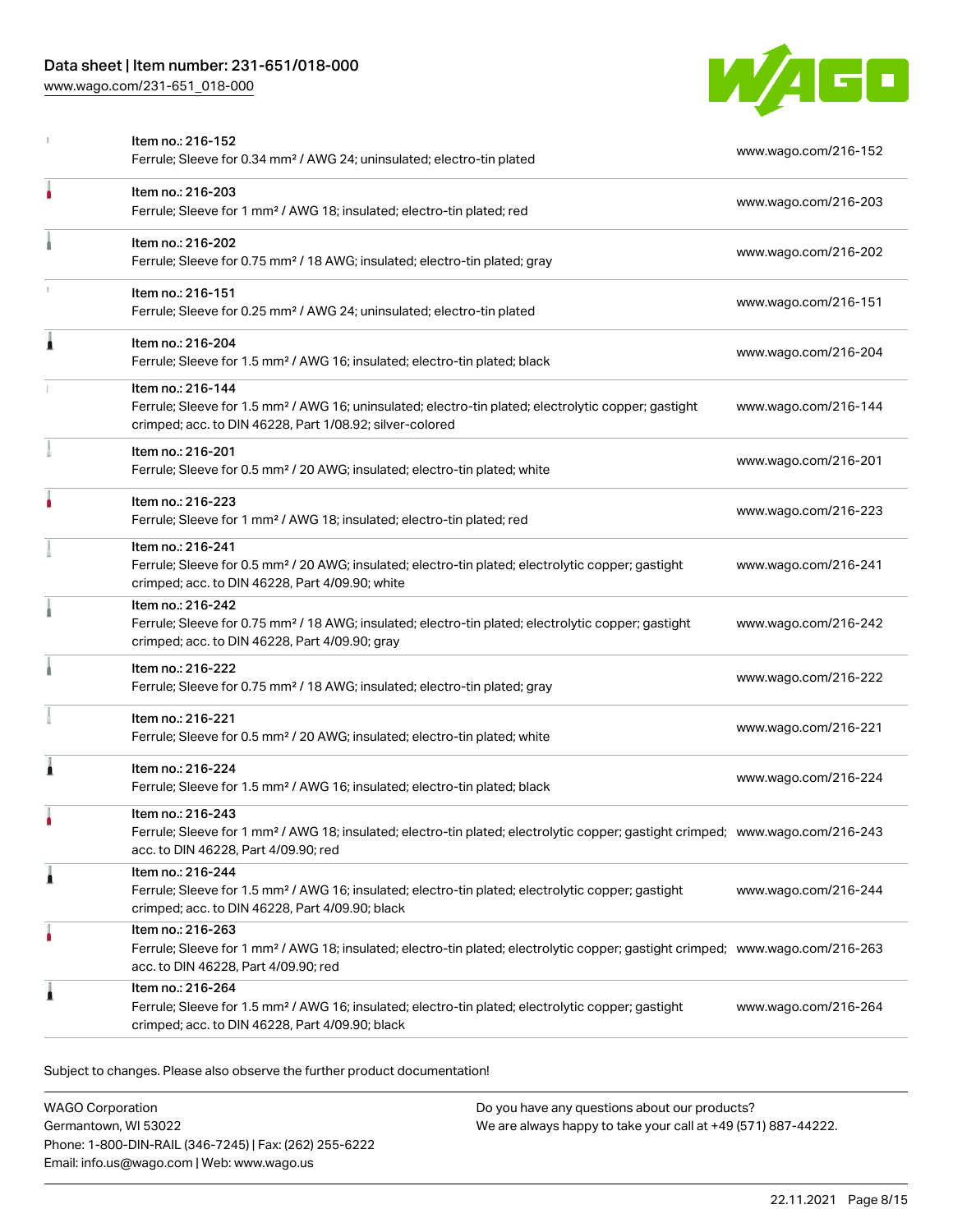### Data sheet | Item number: 231-651/018-000

[www.wago.com/231-651\\_018-000](http://www.wago.com/231-651_018-000)



|                      | Item no.: 216-284<br>Ferrule; Sleeve for 1.5 mm <sup>2</sup> / AWG 16; insulated; electro-tin plated; electrolytic copper; gastight<br>crimped; acc. to DIN 46228, Part 4/09.90; black          | www.wago.com/216-284             |
|----------------------|-------------------------------------------------------------------------------------------------------------------------------------------------------------------------------------------------|----------------------------------|
|                      | Item no.: 216-262<br>Ferrule; Sleeve for 0.75 mm <sup>2</sup> / 18 AWG; insulated; electro-tin plated; electrolytic copper; gastight<br>crimped; acc. to DIN 46228, Part 4/09.90; gray          | www.wago.com/216-262             |
|                      | Item no.: 216-301<br>Ferrule; Sleeve for 0.25 mm <sup>2</sup> / AWG 24; insulated; electro-tin plated; yellow                                                                                   | www.wago.com/216-301             |
|                      | Item no.: 216-321<br>Ferrule; Sleeve for 0.25 mm <sup>2</sup> / AWG 24; insulated; electro-tin plated; yellow                                                                                   | www.wago.com/216-321             |
|                      | Item no.: 216-322<br>Ferrule; Sleeve for 0.34 mm <sup>2</sup> / 22 AWG; insulated; electro-tin plated; green                                                                                    | www.wago.com/216-322             |
|                      | Item no.: 216-302<br>Ferrule; Sleeve for 0.34 mm <sup>2</sup> / 22 AWG; insulated; electro-tin plated; light turquoise                                                                          | www.wago.com/216-302             |
| Mounting             |                                                                                                                                                                                                 |                                  |
| Mounting accessories |                                                                                                                                                                                                 |                                  |
|                      | Item no.: 209-137<br>Mounting adapter; can be used as end stop; 6.5 mm wide; gray                                                                                                               | www.wago.com/209-137             |
| Marking accessories  |                                                                                                                                                                                                 |                                  |
| Marking strip        |                                                                                                                                                                                                 |                                  |
|                      | Item no.: 210-331/508-103<br>Marking strips; as a DIN A4 sheet; MARKED; 1-12 (200x); Height of marker strip: 2.3 mm/0.091 in; Strip<br>length 182 mm; Horizontal marking; Self-adhesive; white  | www.wago.com/210-331<br>/508-103 |
|                      | Item no.: 210-331/508-104<br>Marking strips; as a DIN A4 sheet; MARKED; 13-24 (200x); Height of marker strip: 2.3 mm/0.091 in; Strip<br>length 182 mm; Horizontal marking; Self-adhesive; white | www.wago.com/210-331<br>/508-104 |
|                      | Item no.: 210-332/508-202<br>Marking strips; as a DIN A4 sheet; MARKED; 1-16 (160x); Height of marker strip: 3 mm; Strip length 182<br>mm; Horizontal marking; Self-adhesive; white             | www.wago.com/210-332<br>/508-202 |
|                      | Item no.: 210-332/508-204<br>Marking strips; as a DIN A4 sheet; MARKED; 17-32 (160x); Height of marker strip: 3 mm; Strip length<br>182 mm; Horizontal marking; Self-adhesive; white            | www.wago.com/210-332<br>/508-204 |
|                      | Item no.: 210-332/508-206<br>Marking strips; as a DIN A4 sheet; MARKED; 33-48 (160x); Height of marker strip: 3 mm; Strip length<br>182 mm; Horizontal marking; Self-adhesive; white            | www.wago.com/210-332<br>/508-206 |
|                      | Item no.: 210-332/508-205<br>Marking strips; as a DIN A4 sheet; MARKED; 1-32 (80x); Height of marker strip: 3 mm; Strip length 182<br>mm; Horizontal marking; Self-adhesive; white              | www.wago.com/210-332<br>/508-205 |
| Mounting adapter     |                                                                                                                                                                                                 |                                  |
| Mounting accessories |                                                                                                                                                                                                 |                                  |
|                      |                                                                                                                                                                                                 |                                  |

Subject to changes. Please also observe the further product documentation!

WAGO Corporation Germantown, WI 53022 Phone: 1-800-DIN-RAIL (346-7245) | Fax: (262) 255-6222 Email: info.us@wago.com | Web: www.wago.us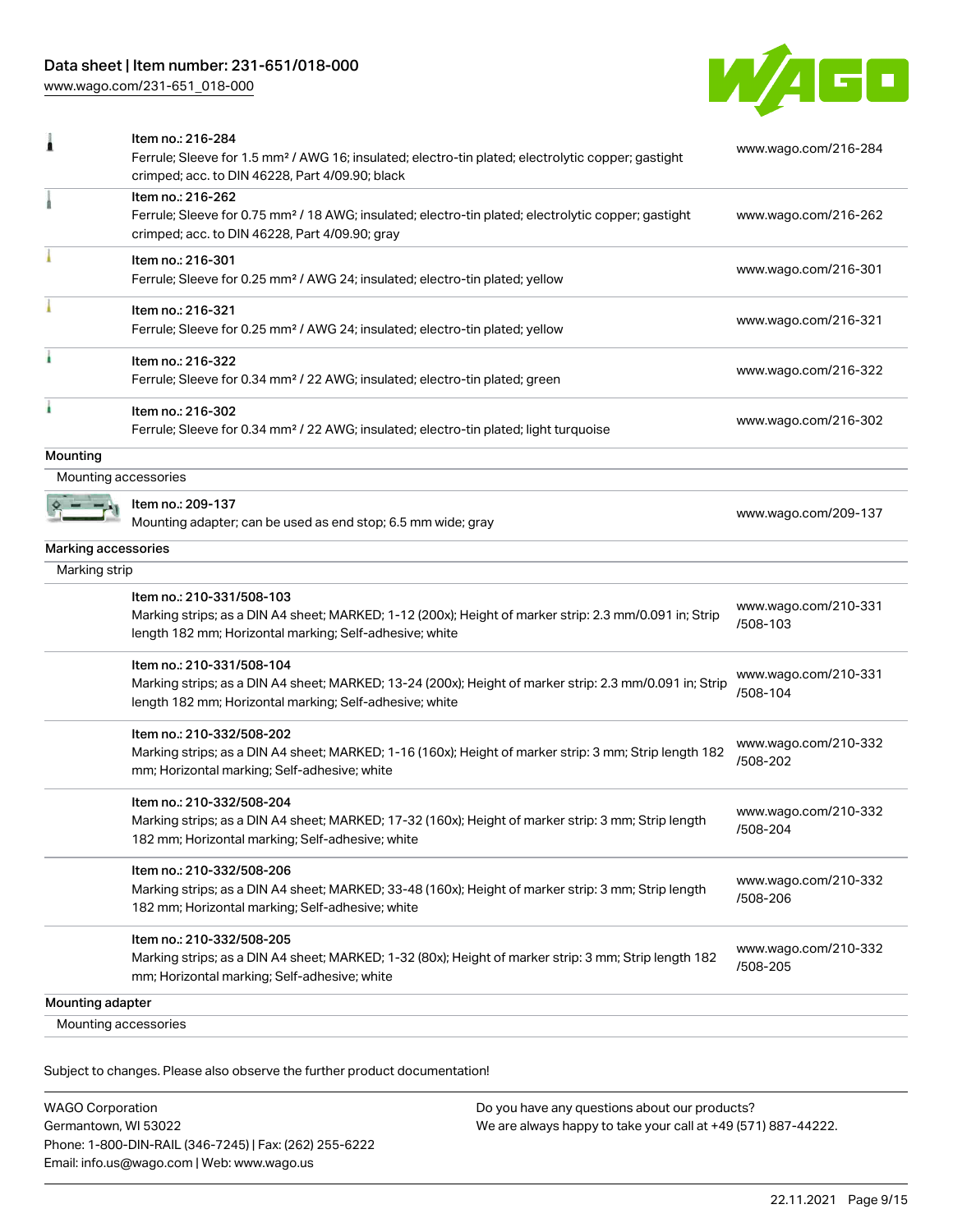

#### Item no.: 209-148

Multi mounting adapter; for DIN-35 rail; 25 mm wide; gray [www.wago.com/209-148](http://www.wago.com/209-148)



|                                      | $m$ and $m$ of the $q$ decipitor, for Dirk 00 fail, 20 film wide, gray                                          |                      |
|--------------------------------------|-----------------------------------------------------------------------------------------------------------------|----------------------|
| Coding                               |                                                                                                                 |                      |
| Coding                               |                                                                                                                 |                      |
|                                      | Item no.: 231-129<br>Coding key; snap-on type; light gray                                                       | www.wago.com/231-129 |
| Jumpers                              |                                                                                                                 |                      |
| Jumper                               |                                                                                                                 |                      |
|                                      | Item no.: 231-905<br>Jumper; for conductor entry; 5-way; insulated; gray                                        | www.wago.com/231-905 |
|                                      | Item no.: 231-903<br>Jumper; for conductor entry; 3-way; insulated; gray                                        | www.wago.com/231-903 |
|                                      | Item no.: 231-907<br>Jumper; for conductor entry; 7-way; insulated; gray                                        | www.wago.com/231-907 |
|                                      | Item no.: 231-910<br>Jumper; for conductor entry; 10-way; insulated; gray                                       | www.wago.com/231-910 |
|                                      | Item no.: 231-902<br>Jumper; for conductor entry; 2-way; insulated; gray                                        | www.wago.com/231-902 |
| Insulations stops<br>Insulation stop |                                                                                                                 |                      |
|                                      | Item no.: 231-672<br>Insulation stop; 0.75 - 1 mm <sup>2</sup> ; dark gray                                      | www.wago.com/231-672 |
| cia                                  | Item no.: 231-670<br>Insulation stop; 0.08-0.2 mm <sup>2</sup> / 0.2 mm <sup>2</sup> "s"; white                 | www.wago.com/231-670 |
| LEEE                                 | Item no.: 231-671<br>Insulation stop; 0.25 - 0.5 mm <sup>2</sup> ; light gray                                   | www.wago.com/231-671 |
| <b>Tools</b>                         |                                                                                                                 |                      |
| Operating tool                       |                                                                                                                 |                      |
|                                      | Item no.: 209-130<br>Operating tool; suitable for 264, 280 and 281 Series; 1-way; of insulating material; white | www.wago.com/209-130 |
|                                      | Item no.: 209-132<br>Operating tool; for connecting comb-style jumper bar; 2-way; of insulating material        | www.wago.com/209-132 |

Subject to changes. Please also observe the further product documentation!

WAGO Corporation Germantown, WI 53022 Phone: 1-800-DIN-RAIL (346-7245) | Fax: (262) 255-6222 Email: info.us@wago.com | Web: www.wago.us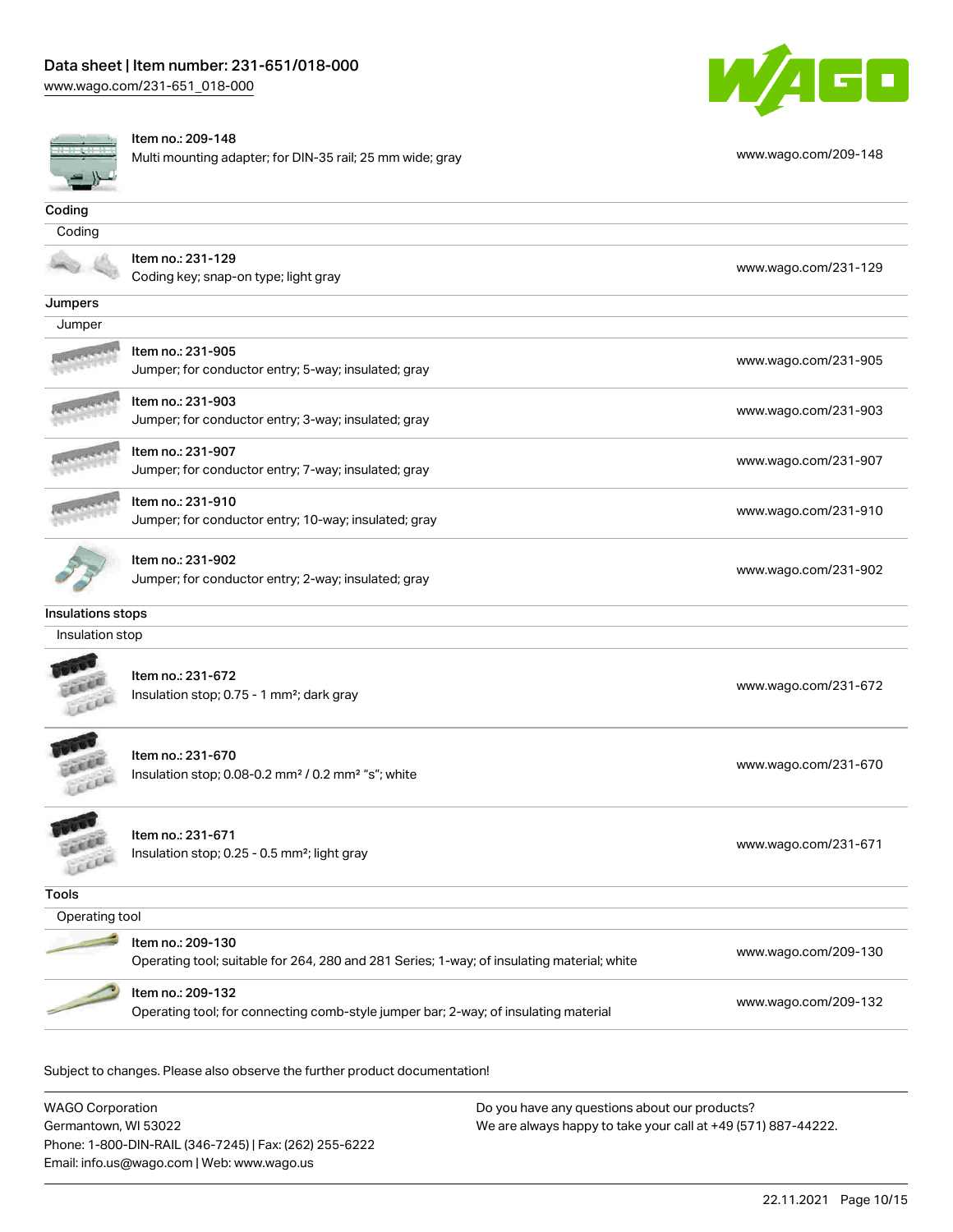[www.wago.com/231-651\\_018-000](http://www.wago.com/231-651_018-000)



| Item no.: 231-159<br>Operating tool; natural                                                                     | www.wago.com/231-159 |
|------------------------------------------------------------------------------------------------------------------|----------------------|
| Item no.: 210-250<br>Operating tool; for MCS MINI & MIDI with CAGE CLAMP® connection; red                        | www.wago.com/210-250 |
| Item no.: 231-231<br>Combination operating tool; red                                                             | www.wago.com/231-231 |
| Item no.: 210-657<br>Operating tool; Blade: 3.5 x 0.5 mm; with a partially insulated shaft; short; multicoloured | www.wago.com/210-657 |
| Item no.: 210-720<br>Operating tool; Blade: 3.5 x 0.5 mm; with a partially insulated shaft; multicoloured        | www.wago.com/210-720 |
| Item no.: 231-131<br>Operating tool; made of insulating material; 1-way; loose; white                            | www.wago.com/231-131 |
| Item no.: 231-291<br>Operating tool; made of insulating material; 1-way; loose; red                              | www.wago.com/231-291 |
| Item no.: 280-432<br>Operating tool; made of insulating material; 2-way; white                                   | www.wago.com/280-432 |
| Item no.: 280-434<br>Operating tool; made of insulating material; 4-way                                          | www.wago.com/280-434 |
| Item no.: 280-437<br>Operating tool; made of insulating material; 7-way                                          | www.wago.com/280-437 |
| Item no.: 280-440<br>Operating tool; made of insulating material; 10-way                                         | www.wago.com/280-440 |
| Item no.: 280-435<br>Operating tool; made of insulating material; 5-way; gray                                    | www.wago.com/280-435 |
| Item no.: 280-436<br>Operating tool; made of insulating material; 6-way                                          | www.wago.com/280-436 |
| Item no.: 280-438<br>Operating tool; made of insulating material; 8-way                                          | www.wago.com/280-438 |
| Item no.: 280-433<br>Operating tool; made of insulating material; 3-way                                          | www.wago.com/280-433 |

Subject to changes. Please also observe the further product documentation!

WAGO Corporation Germantown, WI 53022 Phone: 1-800-DIN-RAIL (346-7245) | Fax: (262) 255-6222 Email: info.us@wago.com | Web: www.wago.us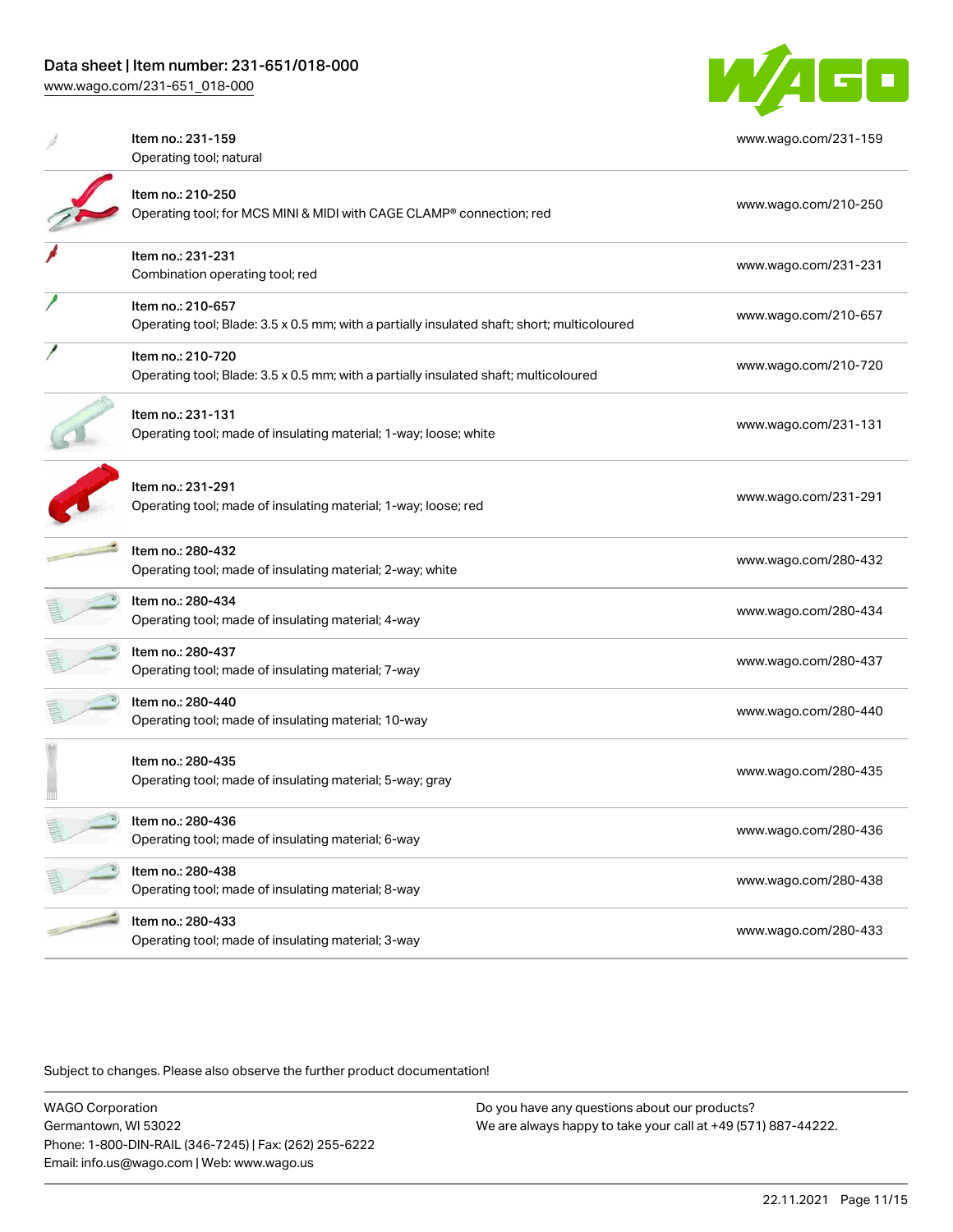

### Downloads Documentation

| <b>Additional Information</b>                                                                                                                        |            |               |          |
|------------------------------------------------------------------------------------------------------------------------------------------------------|------------|---------------|----------|
| Technical explanations                                                                                                                               | 2019 Apr 3 | pdf<br>2.0 MB | Download |
|                                                                                                                                                      |            |               |          |
| <b>CAD files</b>                                                                                                                                     |            |               |          |
| CAD data                                                                                                                                             |            |               |          |
| 2D/3D Models 231-651/018-000                                                                                                                         |            | <b>URL</b>    | Download |
| <b>CAE</b> data                                                                                                                                      |            |               |          |
| EPLAN Data Portal 231-651/018-000                                                                                                                    |            | <b>URL</b>    | Download |
| ZUKEN Portal 231-651/018-000                                                                                                                         |            | <b>URL</b>    | Download |
| EPLAN Data Portal 231-651/018-000                                                                                                                    |            | <b>URL</b>    | Download |
| <b>Environmental Product Compliance</b>                                                                                                              |            |               |          |
| <b>Compliance Search</b>                                                                                                                             |            |               |          |
| Environmental Product Compliance 231-651/018-000                                                                                                     |            | <b>URL</b>    | Download |
| 1-conductor male connector; CAGE CLAMP®; 2.5 mm <sup>2</sup> ; Pin spacing 5.08 mm; 21-pole;<br>Snap-in mounting feet; 2,50 mm <sup>2</sup> ; orange |            |               |          |

### Installation Notes

Subject to changes. Please also observe the further product documentation!

WAGO Corporation Germantown, WI 53022 Phone: 1-800-DIN-RAIL (346-7245) | Fax: (262) 255-6222 Email: info.us@wago.com | Web: www.wago.us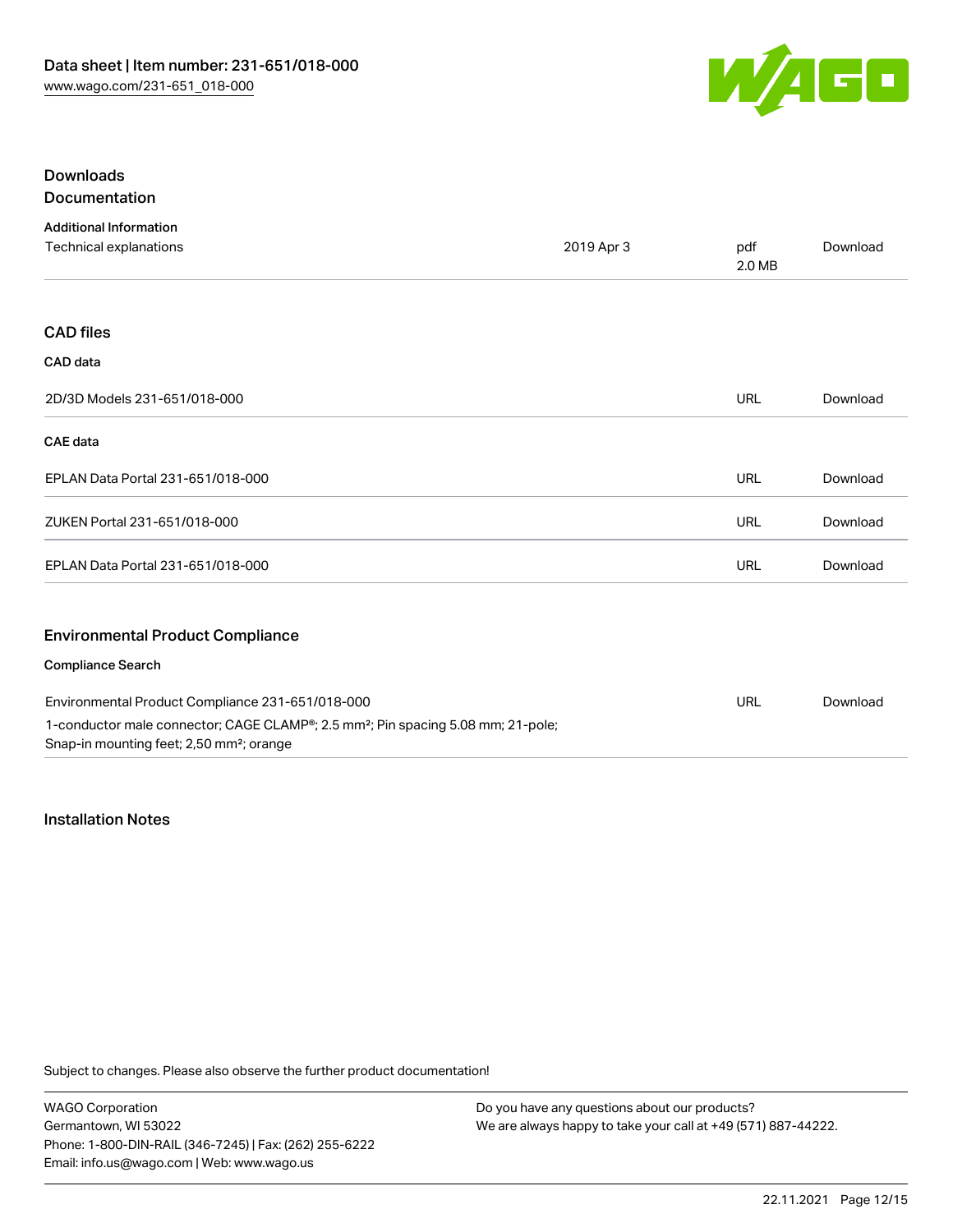



Inserting a conductor via 3.5 mm screwdriver – CAGE CLAMP® actuation parallel to conductor entry.



Inserting a conductor via 3.5 mm screwdriver – CAGE CLAMP® actuation perpendicular to conductor entry.



Inserting a conductor into CAGE CLAMP® unit via operating lever (231-291).



Inserting a conductor via operating tool.

#### Coding



Coding a male header – fitting coding key(s).

Subject to changes. Please also observe the further product documentation!

WAGO Corporation Germantown, WI 53022 Phone: 1-800-DIN-RAIL (346-7245) | Fax: (262) 255-6222 Email: info.us@wago.com | Web: www.wago.us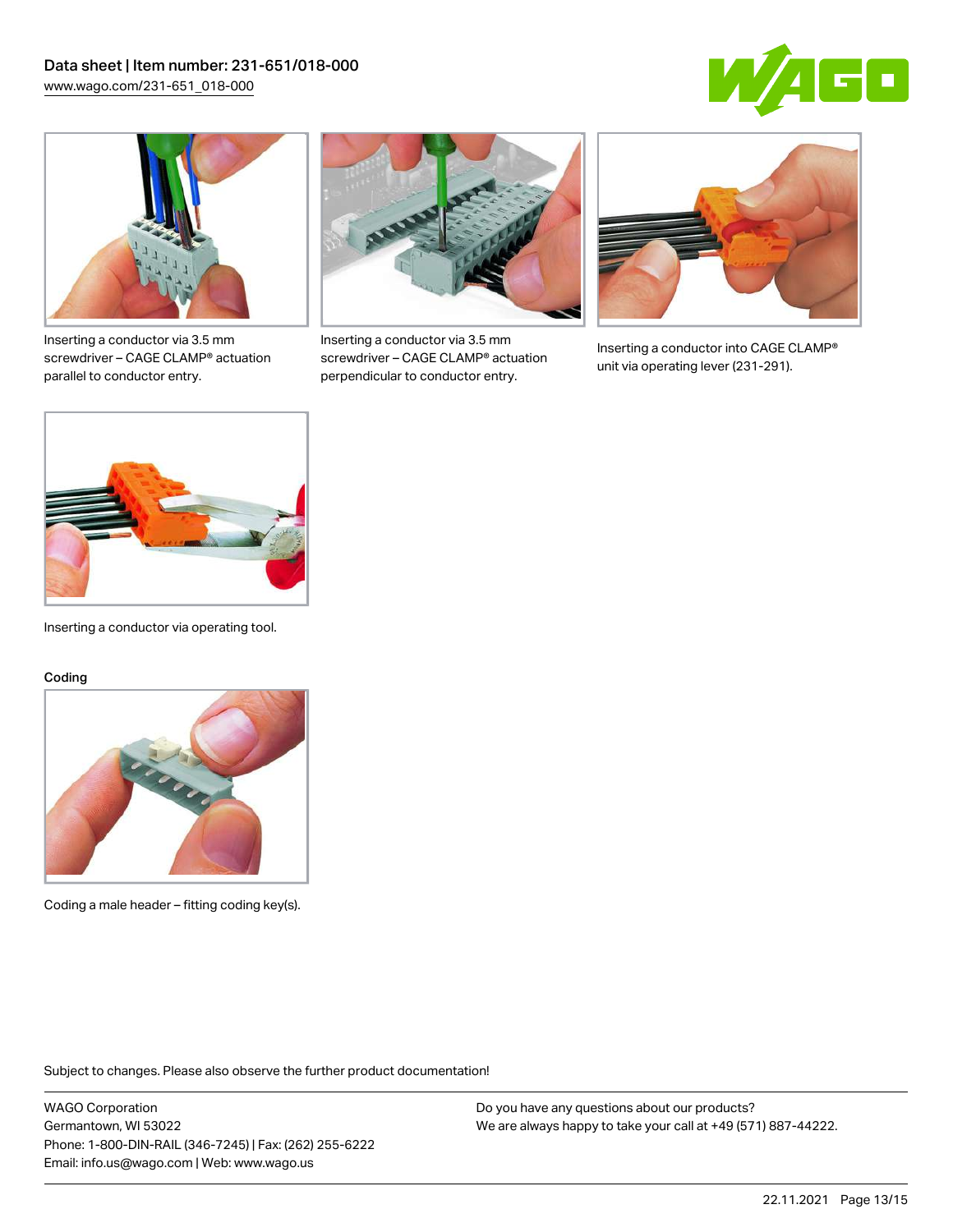



Testing – female connector with CAGE CLAMP®

Integrated test ports for testing perpendicular to conductor entry via 2 or 2.3 mm Ø test plug

Installation



Male connector with strain relief plate



Strain relief housing shown with a male connector equipped with CAGE CLAMP®

Marking

Subject to changes. Please also observe the further product documentation!

WAGO Corporation Germantown, WI 53022 Phone: 1-800-DIN-RAIL (346-7245) | Fax: (262) 255-6222 Email: info.us@wago.com | Web: www.wago.us